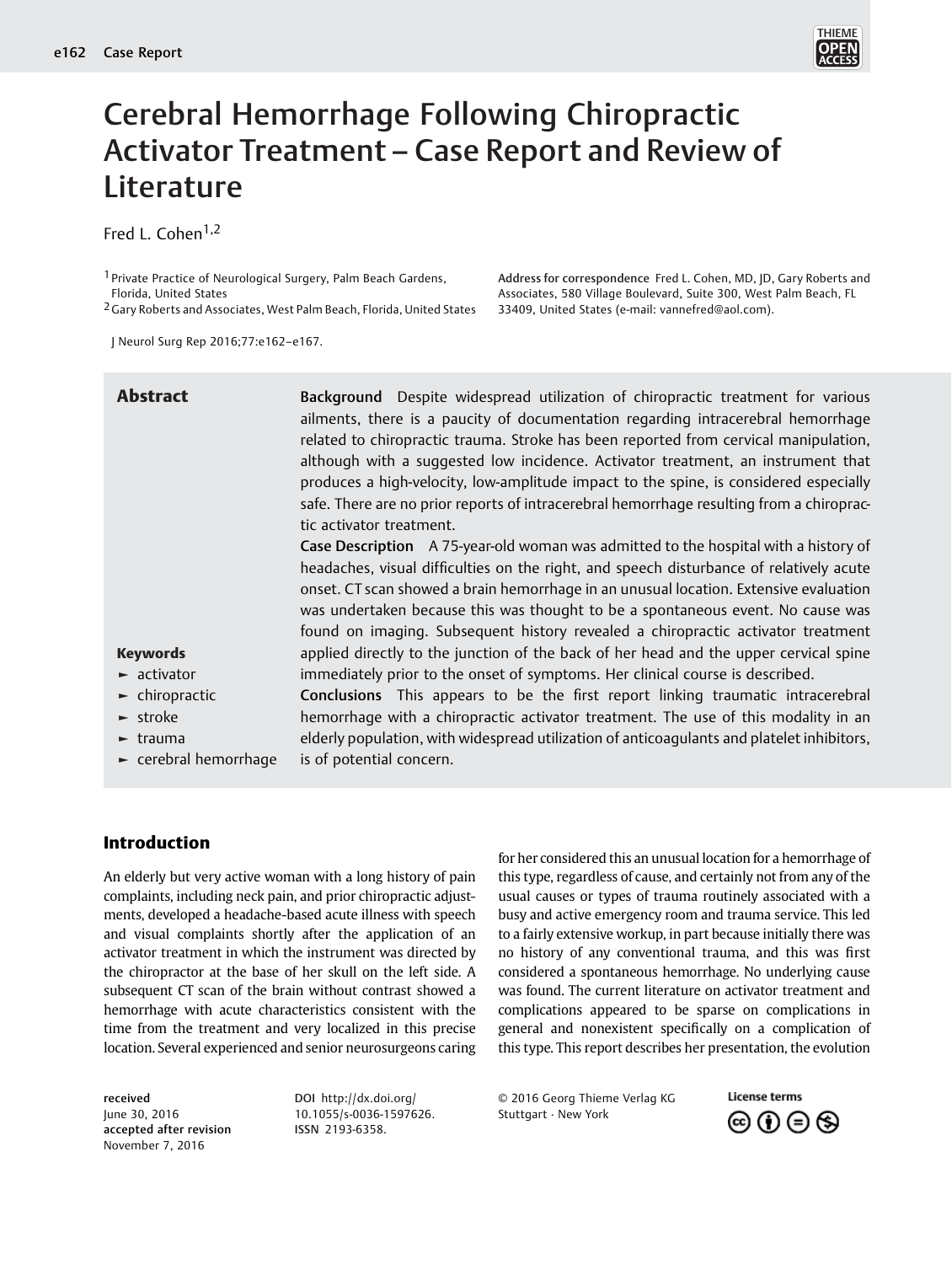of her imaging studies, and her outcome. It then briefly reviews the history, theories and mechanisms of action, and prior reported complications of activator treatment. It is suggested that these events were initiated by a single activator treatment.

## Case Report

A 75-year-old active woman, still working regularly, presented to a local hospital emergency room in the spring of 2013 with a 3-day history of the acute onset of severe left temporal headache, initially self-treated with nonsteroidals, to which they were resistant. Additional complaints included some vague right eye blurring of vision and a mild speech disturbance. Her primary-care physician ordered an outpatient MRI, which was interpreted as showing a small subacute left posterior temporal lobe hemorrhage and referred her to the emergency room where she was categorized as a "stroke alert" and evaluated according to the hospital "stroke-alert" protocol. There was no prior history of migraine, but some mild treated hypertension. Initial brain CT (►Fig. 1) showed a fairly localized intracranial hemorrhage in the left occipital area. Tele-neurology (on-call) recommended hospital admission after a CT angiogram showed no underlying vascular cause. Neurology and neurosurgery were consulted. She subsequently gave a history of chronic neck and back pain, but no headache, for which she had intermittently over some years received traditional chiropractic adjustments. Her current "illness" started with a "mental status" change right around the time of an activator treatment to the base of the left side at the junction of the skull with the upper cervical spine. She became concerned enough a few days later, because of the persistence of unremitting headache, to contact her primary-care physician. This history was compatible,



Fig. 1 CT scan of the brain in axial projection following admission showing this very unusual location for any type of hemorrhagic abnormality, requiring better definition as to anatomic location.

in retrospect, with the timing and the site of application of the activator treatment.

There was some difference of opinion even among the neurosurgeons and neurologists who consulted as to whether this hemorrhagic abnormality was extra-axial or intraparenchymal. She underwent CT angiography, MR angiography, and ultimately 4-vessel cerebral angiography because of the concern regarding both the location of the lesion and the etiology. No literature connected this presentation with activator treatment. Ultimately, it was determined (based on MRI characteristics) to be primarily subarachnoid and displacing but not involving any brain parenchyma, and without any extra-axial component (►Fig. 2A–C). From the CT scan alone, neither the neuroradiologists nor the senior neurosurgeons could be certain this wasn't primarily or all extra-axial. The MRI was extraordinarily helpful from multiple points of view: in determining that it was primarily subarachnoid and not extra-axial or intraparenchymal (thus making it unlikely to have been the result of a hematoma or cryptogenic infarction/hemorrhage); in determining that it was more occipital than temporal; in determining that there was no underlying infarction (and therefore not the result of a small-vessel lacunar infarction). She was not taking any anticoagulants or antiplatelet agents and had a relatively unremarkable past medical and surgical history. Although she did not have a formal visual field examination or an ophthalmology consultation, she was found to have an incomplete right homonymous hemianopsia on clinical exam by the neurologist.

After a 4-day hospitalization for evaluation and observation, she was discharged, neurologically improved in terms of visual and speech symptoms as well as headache complaints, to outpatient follow-up. She has remained well with resolution of imaging abnormalities and no reoccurrence of symptoms.

## **Discussion**

Patients seen through our emergency room are divided into traumatic and nontraumatic (spontaneous) brain hemorrhages. The latter category includes stroke alerts. Most patients with brain hemorrhage from traumatic etiologies do not undergo the same extensive imaging evaluation as do the spontaneous hemorrhage patients. There is, additionally, less concern in the traumatic cases that there will be a delayed, secondary, or subsequent hemorrhage from an underlying and/or unrecognized problem. Initially, this woman did not give a typical history for any brain trauma, which would have led to a less exhaustive evaluation. After a thorough search for an underlying cause for her hemorrhage, additional history revealed the activator treatment, but a literature search provided no insight as to reports of hemorrhagic complications resulting from activator treatments.

Although a full discussion of activator history is beyond the scope or intent of this article, a brief review will likely be helpful to the reader, many of whom may have little to no familiarity with this fairly common form of chiropractic treatment.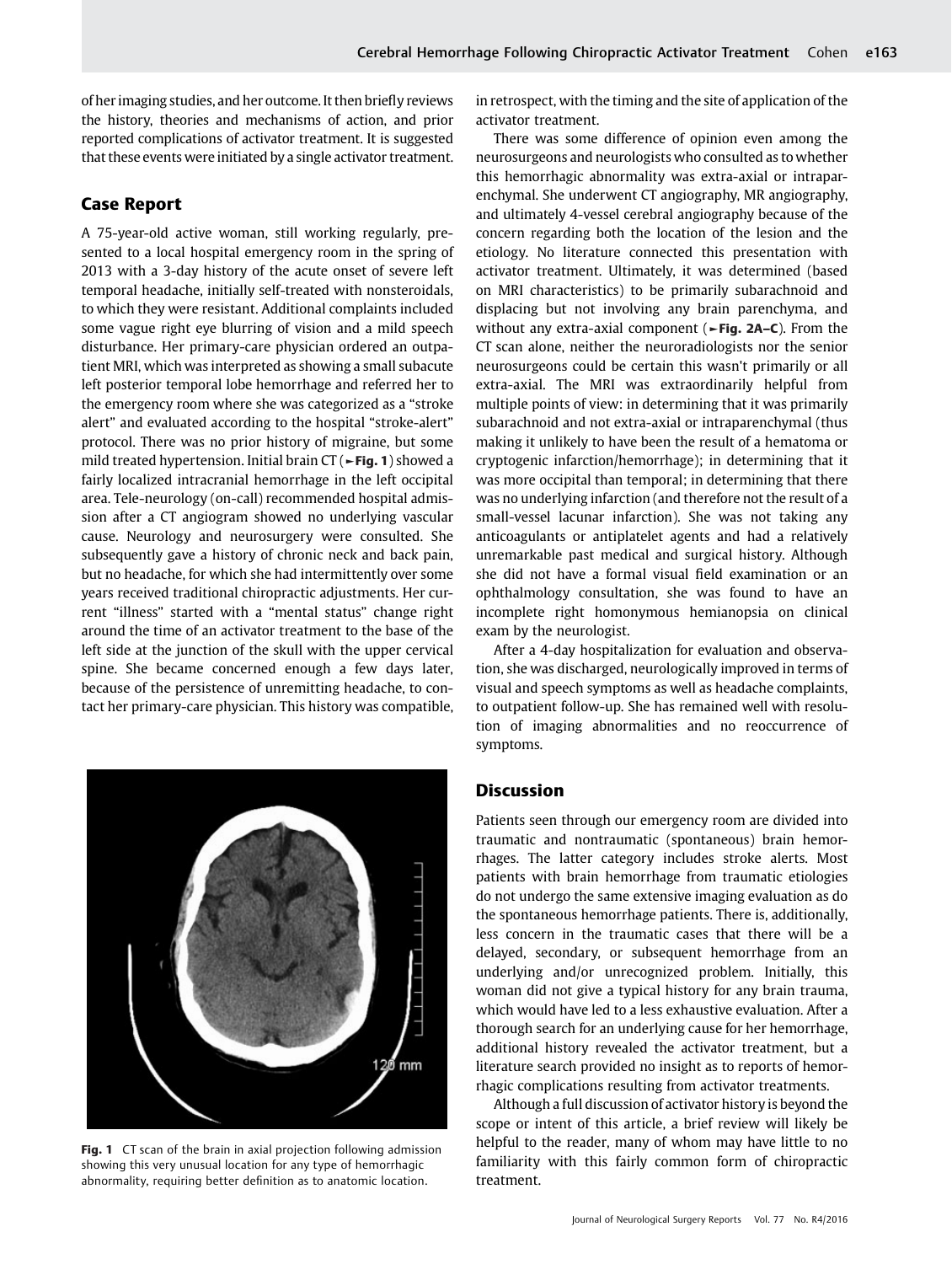

Fig. 2 MRI scan in (A) GRE, (B) T2 Flair as well as (C) T1 with contrast acquisitions, together showing the anatomic location of this hemorrhage far anterior in the subarachnoid space of the occipital lobe but displacing brain parenchyma and surrounded by an area of edema and encephalomalacia, an usual location for any type of hemorrhagic abnormality.

The formal chiropractic era dates to Dr Daniel David Palmer in 1895 with the opening of the Palmer School of Chiropractic (still in existence and active today, over 100 years and many scientific challenges later). This was followed by Dr Willard Carver who opened a competing school. Carver believed that other treatments were needed beyond just spinal manipulation. The Palmer devotees are "straight" chiropractors. Carver followers are "mixed" chiropractors.<sup>1,2</sup>

Up to the time of Dr Arlan Fuhr in 1967, there were two main forms of chiropractic spinal techniques. The first and most well known is the chiropractic manipulation or HVLA (rapid [High-Velocity], short{Low Amplitude} thrusts). This produces the classic "crack" associated with chiropractic maneuvers in the minds of many laymen. The other is spinal mobilization, a more gentle application of force (low velocity,

ment in rural Minnesota in association with Dr Warren C. Lee in 1967, added an additional method to perform manipula- $\tau$  tion.<sup>1</sup> Since then it has gone through various refinements and evolution from its first patent in 1978 as an Activator Adjusting Instrument (manufactured by Union Broach in New Jersey), Activator II in 1994, the Activator Signature, the Air Activator (a compressed-gas instrument), the Impulse from Neuromechanical Innovations, an electromechanical instrument) the battery-powered and cordless Activator V.<sup>1,3,4</sup> Aside from the instrument itself (a mechanical adjusting instrument), a separate and equally controversial assessment method developed in which the location or spinal segment at which the activator instrument is applied is determined by the use of functional leg length inequality measurements

high amplitude). Fuhr, in devising the first activator instru-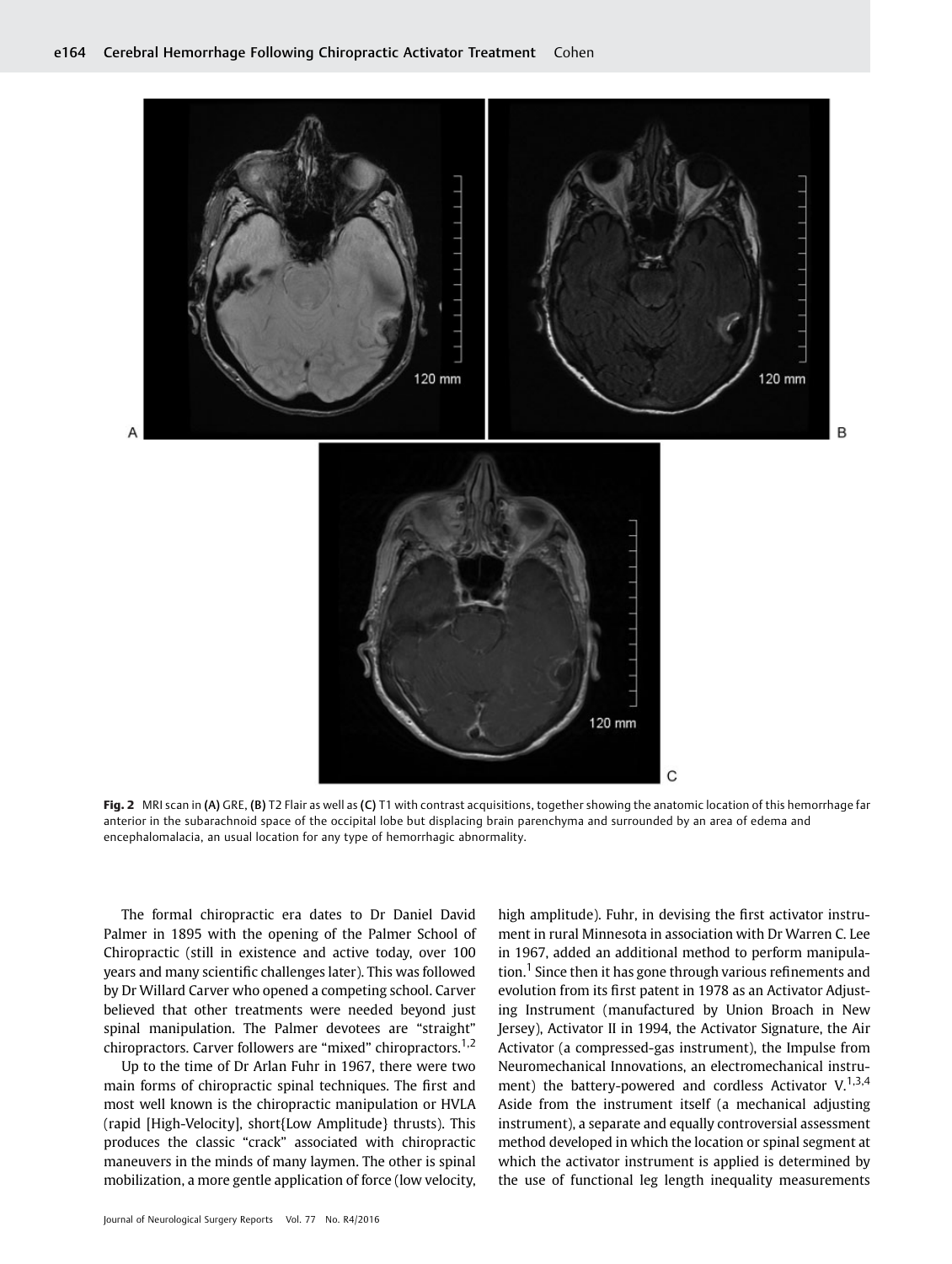made with the patient prone.<sup>1</sup> With the addition of the activator (instrument and method), there are now basically three sorts of chiropractic treatment provided. The activator is in the category of Mechanical Adjusting Devices. $4,5$ 

The activator instrument itself is a small handheld springloaded instrument, which delivers an impulse to the spine. Ideally, the activator spring tension is supposed to be loaded to an amplitude commensurate with the bone size and density that it is intended to adjust.<sup>6</sup> Considered to be a high-velocity (energy) low amplitude (light/low-force) stimulus in the category of a manipulation, there have been many articles devoted to the physics of the device. In general, it gives off  $\sim$ 0.3 Joules of kinetic energy in a 3 millisecond pulse.<sup>4</sup> What is far less available and less researched are serious complications of activator treatment. This is underscored if one considers the widespread adoption of these techniques and estimated frequency of their use in the population of patients who visit and treat with chiropractors. Consider that the activator method was first offered as an elective course at Logan College in 1980, added to the Core Curriculum of Parker College in  $1985$ .<sup>1</sup> The Fall 2014 course offering brochure for activator methods lists 12 major U.S. and Canadian cities where instruction is offered.<sup>7</sup> It has been variously estimated that 69.9% of chiropractors use the activator technique and 23.9% of patients received it. Forty-five thousand chiropractors worldwide use some form of activator instrument or technique. $6$  In 1998, the AMA estimated 11% of the U.S. population visited a chiropractor in the previous year. With a U.S. population estimated to be 288 million, that is 31.6 million people. If only 23.9% of this number receives activator treatment of some sort, it still represents some 6.9 million patients.

The effectiveness of activator treatment is likewise beyond the scope of this paper, except to say that it has been and remains both controversial and contentious.<sup>2,3,8,9</sup> Scientific accuracy has always been difficult to achieve in the area of chiropractic "science" and "outcomes." In this regard, Dr Fuhr established the National Institute of Chiropractic Research, leading to a 1985 NIH grant for chiropractic research to study the safety and effectiveness of the activator. The results of this study (a randomized controlled trial) were presented in Orlando, FL, in March of 2014. Here, activator treatment fared worse than Manual Manipulation (and so did "usual medical care.")<sup>1,10–12</sup> Wood found both the Activator II and manual manipulation to be equally effective in the cervical spine.<sup>13</sup>

Safety concerns have always existed, especially in the medical community, regarding chiropractic care. In the stopped randomized trial reported by Gemmeli and Miller, adverse events appear to be distinguished from serious complications. Adverse events are transient side effects, all self-limited and of short duration (1–3 days) and all characterized as mild, in the form of: increased neck pain; radiating pain; arm weakness; arm numbness; headache; fatigue; dizziness; muscle twitching. Of 47 patients enrolled (16 activator, 16 manipulation, 15 mobilization), the activator group had more of these adverse events than either of the other groups (21, 14, and 8, respectively).<sup>14</sup> The reoccurring and overriding concerns have been for stroke associated with, or the result of, manual manipulation of the cervical spine.<sup>15–22</sup> These are serious complications. Considering the admonitions, it turns out that stroke secondary to chiropractic cervical manipulation is reported to be exceedingly rare. NYU Langone Medical Center cites almost 200 serious reported complications, stroke among them, associated with neck manipulation. Attempting to put this complication in perspective, the article goes on to estimate 1 complication per 1 million individual treatment sessions. With cervical manipulation involving a course of treatment, the rate of stroke is 1 in 100,000. The rate of death is one in 400,000. The death rate from NSAIDs among people using them for arthritis is 4 in 10,000. This makes chiropractic neck manipulation 100 to 400 times safer than regular NSAID use. $^{23}$  Even rarer, according to many publications, are complications related to activator treatment. A recent article in "The Chiropractic Report" from May 2014 notes activator use especially in children, patients with osteoporotic bone fragility, and those fearful of manipulation because of both its effectiveness and its safety.<sup>1</sup> Other authors mention children in relation to activator safety.24,25 Thiel and colleagues in 2007 reported on neck manipulation in 19,722 patients comprising 28,807 treatment consultations and 50,276 cervical spine manipulations. In this study group, there were no reports of serious adverse events. There were some minor side effects.<sup>22</sup> Nykoliation and Mierau reported details of three cases of adverse effects potentially associated with the use of mechanical adjusting devices. Two of the three cases were summarized from medical malpractice actions that resulted from the care. Only one of the three suffered a completed stroke. The other two had nothing to do with the brain or vascular issues. Fuhr (inventor of the activator), commenting on this article, notes that "causal attribution of harm from AAI adjustments could not be made in these reports." "....recent reviews suggest that CVIs and CVAs are rare, random, and unpredictable, and possibly independent of treatment." In 1995, Carey reported on 13 strokes in Canada between 1986 and 1990, 12 of which resulted in malpractice claims, alleging the CVAwas a result of chiropractic treatment. None mentions the activator. Carey claimed the accurate incidence rate for CVAs in chiropractic practice is about one occurrence in every 3–3.8 million manipulations.<sup>20</sup>

Virtually, every article in which frequency of serious adverse events is discussed hedges on the accuracy and reliability of the data and the conclusion. This is underscored by the fact that Haldeman analyzed 64 cases of cerebrovascular accident after spinal manipulation. Although he reported on them in the Journal of Neurology in 2002, these are cases that had been referred to him over the previous 16 years for medico-legal review and, during that time, none of them had been reported in the medical literature. Similarly for Hansis, who published in 2004 in the orthopedic literature on 57 patients who had been referred to a German Medical Council during a 28-year period, but none reported in the literature. Underreporting overall seems fairly concerning.<sup>26</sup>

The most exhaustive study of safety and adverse effects and referencing multiple other articles was done by Sutcliffe et al. $24$  They summarized and analyzed seven systematic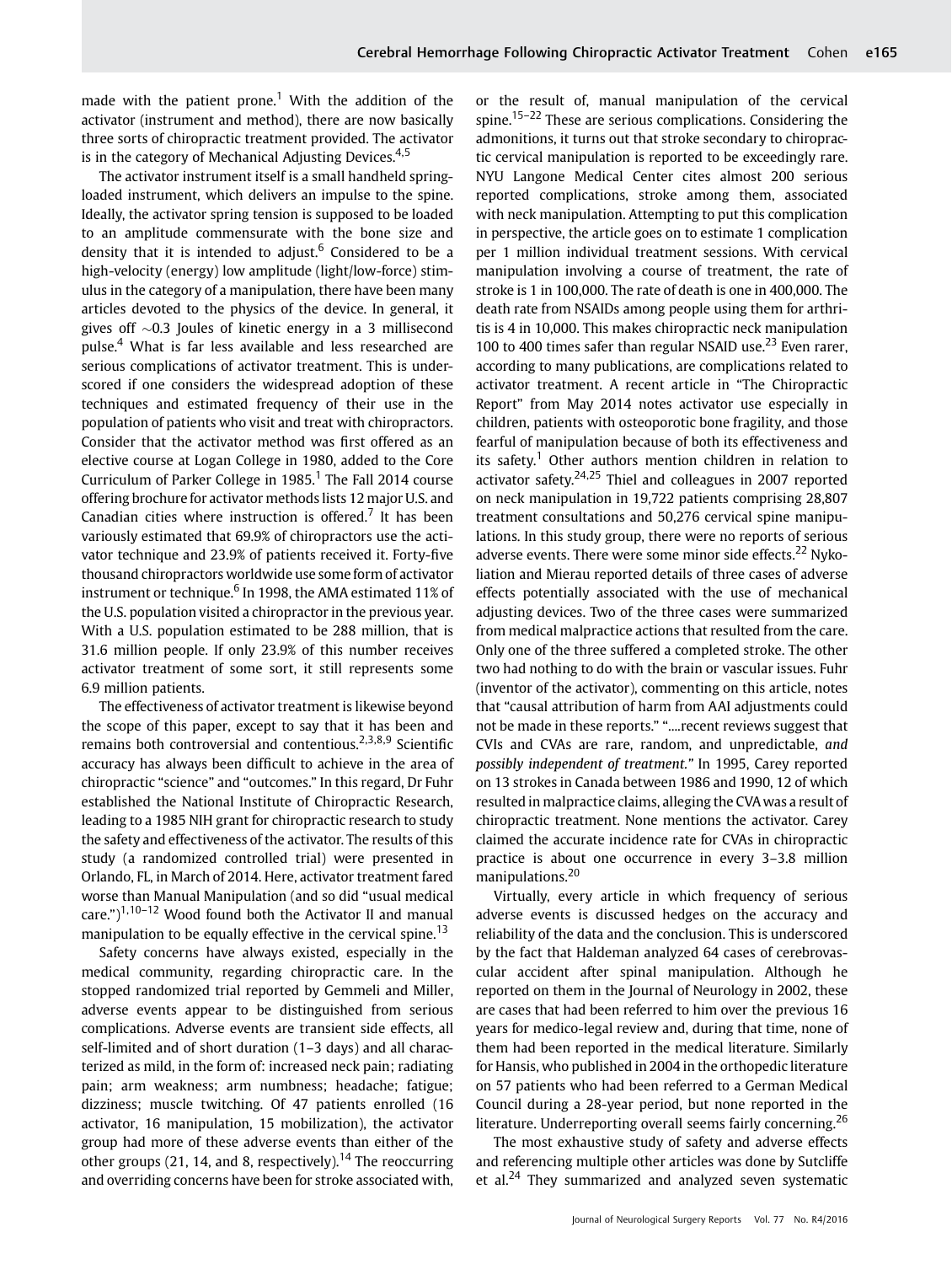reviews, four retrospective/prospective cohort studies, one case series, and two cross-sectional surveys. However, there is no specific mention of activator treatment anywhere in this article or analysis. The only intracranial hemorrhage mentioned is incidental subarachnoid hemorrhage in association with vertebral artery injuries with associated aneurysm, dissection, ischemic infarction injuries. In the majority of those cases (60% or so) the bleeding is in the subarachnoid space. In the patient reported here, all four of the extracranial vessels were imaged, all were normal, and there was no evidence of underlying infarction. Vertebral artery dissection and vertebro-basilar stroke are themselves rare events whose causal connection to chiropractic adjustments has been questioned but not definitely established. A small number of cases have reported on spinal epidural hemorrhage/hematoma related to chiropractic treatments.<sup>16</sup> These are summarized by Huang and colleagues in 2015. A careful analysis of all of the imaging studies done in this case, while initially interpreted as epidural hemorrhage, was ultimately determined to be focal subarachnoid blood displacing but not involving the parenchyma of the far-anterior occipital lobe, and consistent with the time course of her illness and the application of the activator stimulus.

Causation is a major concern here. It is extremely difficult to prove specific causation in medical and biological systems under the best of circumstances. It is frequently inferred by epidemiological reasoning or evidence.<sup>27,28</sup> While there are other potential causes of the hemorrhage that occurred in this case, none is as or more likely than the activator stimulus. In support of the activator as the cause of the hemorrhage, the symptoms began almost immediately after the activator treatment (a temporal relationship), the area to which the activator was applied is almost directly superficial to the area of hemorrhage (a spatial relationship), the anatomic location of this hemorrhage is statistically unusual for any underlying and/or preexisting conditions, including stroke. The MRI confirms that there was no infarction underlying the area of hemorrhage. The MRA disclosed no dissections or vascular lesions present. The only mechanisms left are trauma or cryptic vascular lesion that ruptured, obliterated itself, and occurred coincident to the activator stimulus. Although Activator stimulus is not high energy, it nonetheless in this case was targeted to the cervico-occipital junction, an area where neural tissue is among the most vulnerable and least protected and closest to the skin (as opposed to the lower cervical or any of the thoracic or lumbar spine). There are many articles that make reference to minor or trivial head injury as a likely cause of intracranial hemorrhage. $29-33$ Difficulty in linking causality to a chiropractic treatment event is underscored by the fact that there has never even been any real proof that chiropractic manipulation is the cause of vertebral artery dissection and/or occlusion. Despite this, the literature reflects relatively widespread agreement or consensus regarding this link (see Fuhr $<sup>4</sup>$  this article). In this</sup> case, while the lack of association (strength) between activator treatments and any serious complications is exactly what makes it reportable and of interest, it is also the exact reason why causation cannot be either proven or more strongly

correlated. In the absence of reporting suggested links of this type, any latent or even obvious activator complications will never reach the level of awareness or knowledge.

#### Conclusions

The author was unable to find a single documented case in which a brain hemorrhage in any location was reported from activator treatment. As such, this case appears to represent the first well-documented and reported brain hemorrhage plausibly a consequence of activator treatment. In the absence of any relevant information in the chiropractic or medical literature regarding cerebral hemorrhage as a consequence of activator treatment, this case should be instructive to the clinician who is faced with a diagnostic dilemma and should not forget to inquire about activator treatment as a potential cause of this complication. Our case had a benign course, but we do not rule out a more serious or potentially dangerous clinical course or adverse outcome. This is of heightened concern in the elderly and/or those with treatment-induced coagulopathy or platelet inhibition.

In light of all of the difficulties inherent in linking chiropractic treatments, including activator treatments, with serious neurological events, it is very possible that intracranial hemorrhage is far more frequent than reported. Several articles comment on the likelihood that complications of this type are almost certainly underreported. Most of the incidents mentioned in case series or surveys had never been previously reported. Neurologists, neurosurgeons, and chiropractors should be more vigilant both in the application and evaluation of these methods in all patients who report new neurologic-type symptoms following a manipulation (including an activator application) to the occiput or the cranio-cervical junction.

#### Note

The author, a practicing neurological surgeon and also a practicing attorney, has not had any personal experience litigating, representing, or defending any cases involving chiropractic complications of stroke or hemorrhage.

#### **References**

- 1 Activator methods, the rise and new status of instrument adjusting. In: Chapman-Smith D, ed. The Chiropractic Report. 28(3), May 2014, pp. 1–8
- 2 Chiropractic. Crouse Hospital, Syracuse, New York, found at [http://](http://www.crouse.org/health/tnp/theraphy/chiro/) [www.crouse.org/health/tnp/theraphy/chiro/](http://www.crouse.org/health/tnp/theraphy/chiro/)
- 3 Aetna Clinical Policy Bulletin/Chiropractic Services. Number: 0107, found at [http://www.aetna.com/cpb/medical/data/100\\_199/0107.](http://www.aetna.com/cpb/medical/data/100_199/0107.html) [html](http://www.aetna.com/cpb/medical/data/100_199/0107.html)
- 4 Fuhr AW, Menke JM. Status of activator methods chiropractic technique, theory, and practice. J Manipulative Physiol Ther 2005;28(2):e1–e20
- 5 Pearson SH. The Dark Side of Chiropractic. Saturday, February 27, 2010, found at [http://pearsonpayload.blogspot.com/2010/02/](http://pearsonpayload.blogspot.com/2010/02/dark-side-of-chiropractic.html) [dark-side-of-chiropractic.html](http://pearsonpayload.blogspot.com/2010/02/dark-side-of-chiropractic.html)
- 6 Activator Technique in Wikipedia, the free encyclopedia, found at [http://en.wikipedia.org/wiki/Activator\\_technique](http://en.wikipedia.org/wiki/Activator_technique)